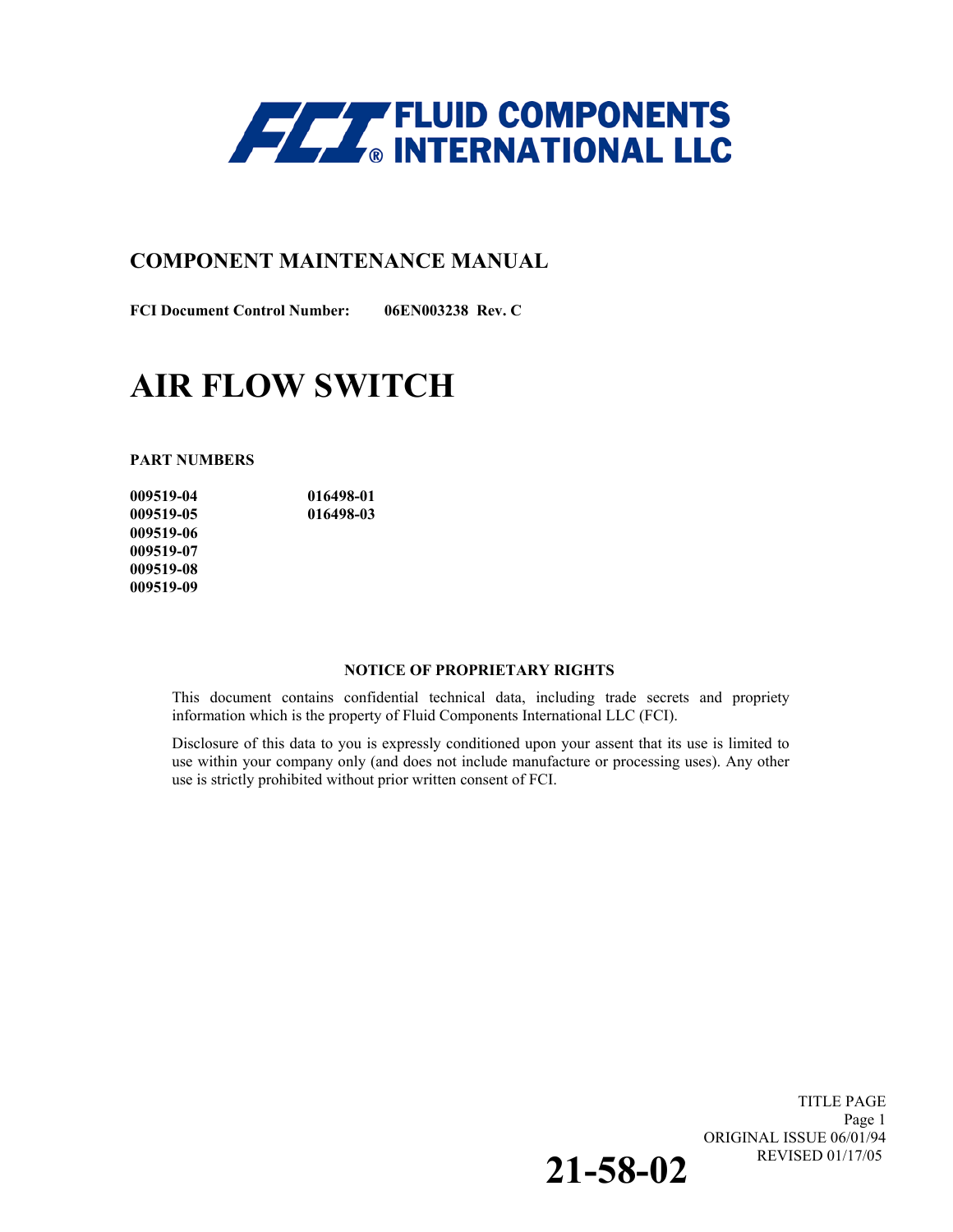COMPONENT MAINTENANCE MANUAL PART NUMBERS 009519 AND 016498

### RECORD OF REVISIONS

| Rev. | <b>Description</b>                                                     | <b>Date</b> |
|------|------------------------------------------------------------------------|-------------|
| A    | See Revision NC for changes.                                           |             |
| B    | See Revision A for changes.                                            |             |
| C    | *** Updated Entire Document***                                         | 1/17/05     |
|      | Added 016498-03, 009519-08, 009519-09.                                 |             |
|      | Incorporated all pages into one document and renumbered pages.         |             |
|      | Updated proprietary statement on title page.                           |             |
|      | Added proprietary statement, document number and revision on all pages |             |
|      | Updated Figure 3 drawing to include 016498-03,009519-08, 009519-09.    |             |
|      |                                                                        |             |
|      |                                                                        |             |
|      |                                                                        |             |
|      |                                                                        |             |
|      |                                                                        |             |
|      |                                                                        |             |

**NOTICE OF PROPRIETARY RIGHTS: THIS DOCUMENT CONTAINS CONFIDENTIAL TECHNICAL DATA, INCLUDING TRADE** Page 2 SECRETS AND PROPRIETY INFORMATION WHICH IS THE PROPERTY OF FLUID COMPONENTS INTERNATIONAL LLC (FCI).  $06{\rm EN}003238$ 

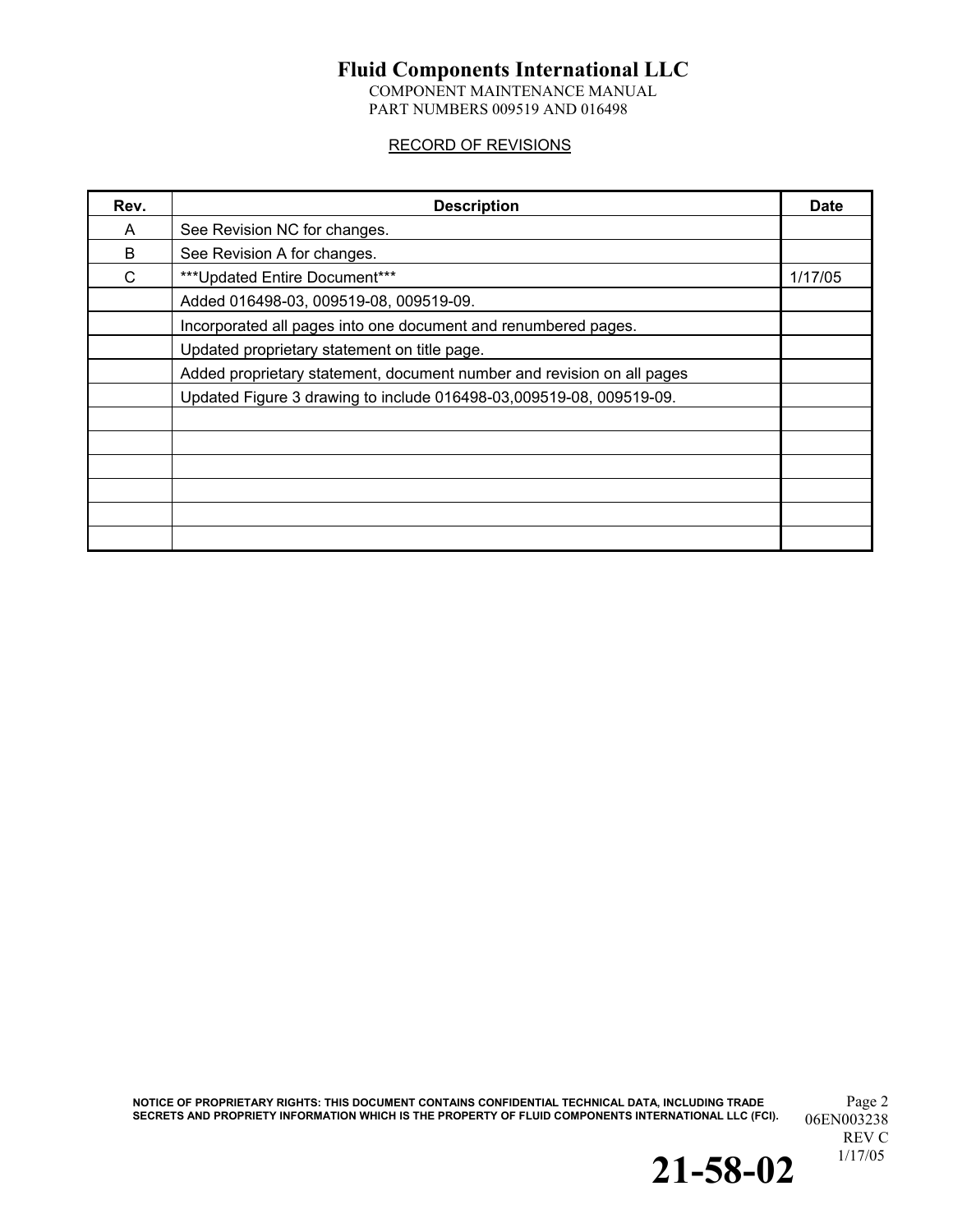COMPONENT MAINTENANCE MANUAL PART NUMBERS 009519 AND 016498

### **SERVICE BULLETIN LIST**

Service Bulletin information is placed in this list when the Service Bulletin is incorporated into this manual.

| S.B. NUMBER | <b>DESCRIPTION</b> | PARTS ADDED<br>OR CHANGED | <b>INCORPORATED</b><br>IN REVISION | <b>EFFECTIVITY</b> |
|-------------|--------------------|---------------------------|------------------------------------|--------------------|
|             |                    |                           |                                    |                    |
|             |                    |                           |                                    |                    |
|             |                    |                           |                                    |                    |
|             |                    |                           |                                    |                    |
|             |                    |                           |                                    |                    |
|             |                    |                           |                                    |                    |
|             |                    |                           |                                    |                    |
|             |                    |                           |                                    |                    |
|             |                    |                           |                                    |                    |
|             |                    |                           |                                    |                    |
|             |                    |                           |                                    |                    |
|             |                    |                           |                                    |                    |
|             |                    |                           |                                    |                    |
|             |                    |                           |                                    |                    |
|             |                    |                           |                                    |                    |
|             |                    |                           |                                    |                    |
|             |                    |                           |                                    |                    |
|             |                    |                           |                                    |                    |
|             |                    |                           |                                    |                    |
|             |                    |                           |                                    |                    |
|             |                    |                           |                                    |                    |
|             |                    |                           |                                    |                    |
|             |                    |                           |                                    |                    |

**NOTICE OF PROPRIETARY RIGHTS: THIS DOCUMENT CONTAINS CONFIDENTIAL TECHNICAL DATA, INCLUDING TRADE** Page 3 SECRETS AND PROPRIETY INFORMATION WHICH IS THE PROPERTY OF FLUID COMPONENTS INTERNATIONAL LLC (FCI).  $06{\rm EN}003238$ 

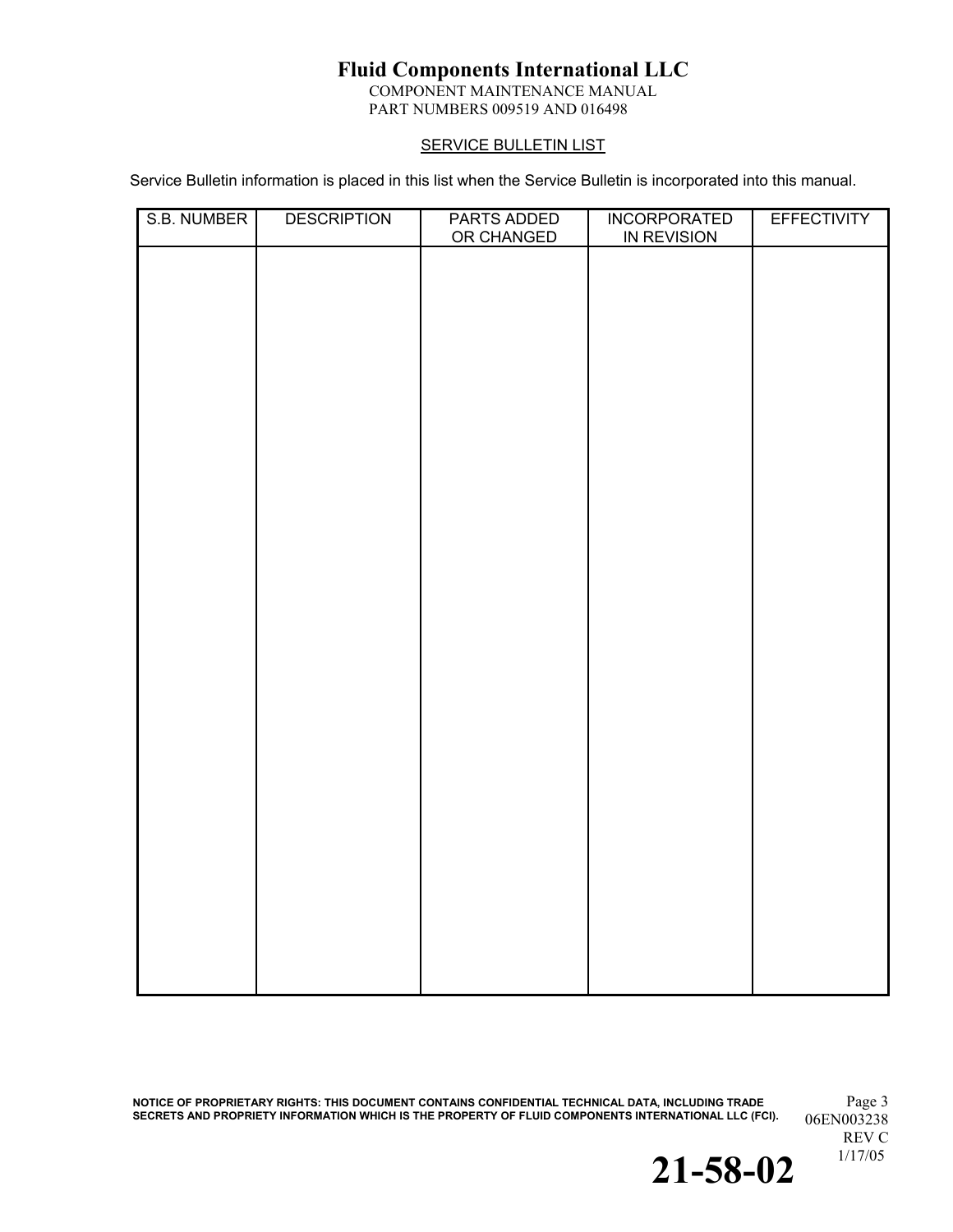COMPONENT MAINTENANCE MANUAL PART NUMBERS 009519 AND 016498

### LIST OF EFFECTIVE PAGES

| <b>SUBJECT</b>            | PAGE             | <b>DATE</b> |
|---------------------------|------------------|-------------|
| <b>TITLE PAGE</b>         | 1                | 1/17/05     |
| SERVICE BULLETIN LIST     | 2                | 1/17/05     |
| LIST OF EFFECTIVE PAGES   | $\mathfrak{S}$   | 1/17/05     |
| TABLE OF CONTENTS         | $\overline{4}$   | 1/17/05     |
| <b>INTRODUCTION</b>       | 5                | 1/17/05     |
| DESCRIPTION AND OPERATION | 6                | 1/17/05     |
|                           | $\overline{7}$   | 1/17/05     |
|                           | 8                | 1/17/05     |
|                           | $\boldsymbol{9}$ | 1/17/05     |
|                           | 10               | 1/17/05     |
|                           | 11               | 1/17/05     |
| <b>TESTING</b>            | 12               | 1/17/05     |
|                           | 13               | 1/17/05     |
| <b>CLEANING</b>           | 15               | 1/17/05     |
| <b>INSPECTION/CHECK</b>   | 15               | 1/17/05     |
| <b>REPAIR</b>             | 15               | 1/17/05     |
|                           |                  |             |
|                           |                  |             |
|                           |                  |             |
|                           |                  |             |

**NOTICE OF PROPRIETARY RIGHTS: THIS DOCUMENT CONTAINS CONFIDENTIAL TECHNICAL DATA, INCLUDING TRADE** Page 4 SECRETS AND PROPRIETY INFORMATION WHICH IS THE PROPERTY OF FLUID COMPONENTS INTERNATIONAL LLC (FCI).  $06{\rm EN}003238$ 

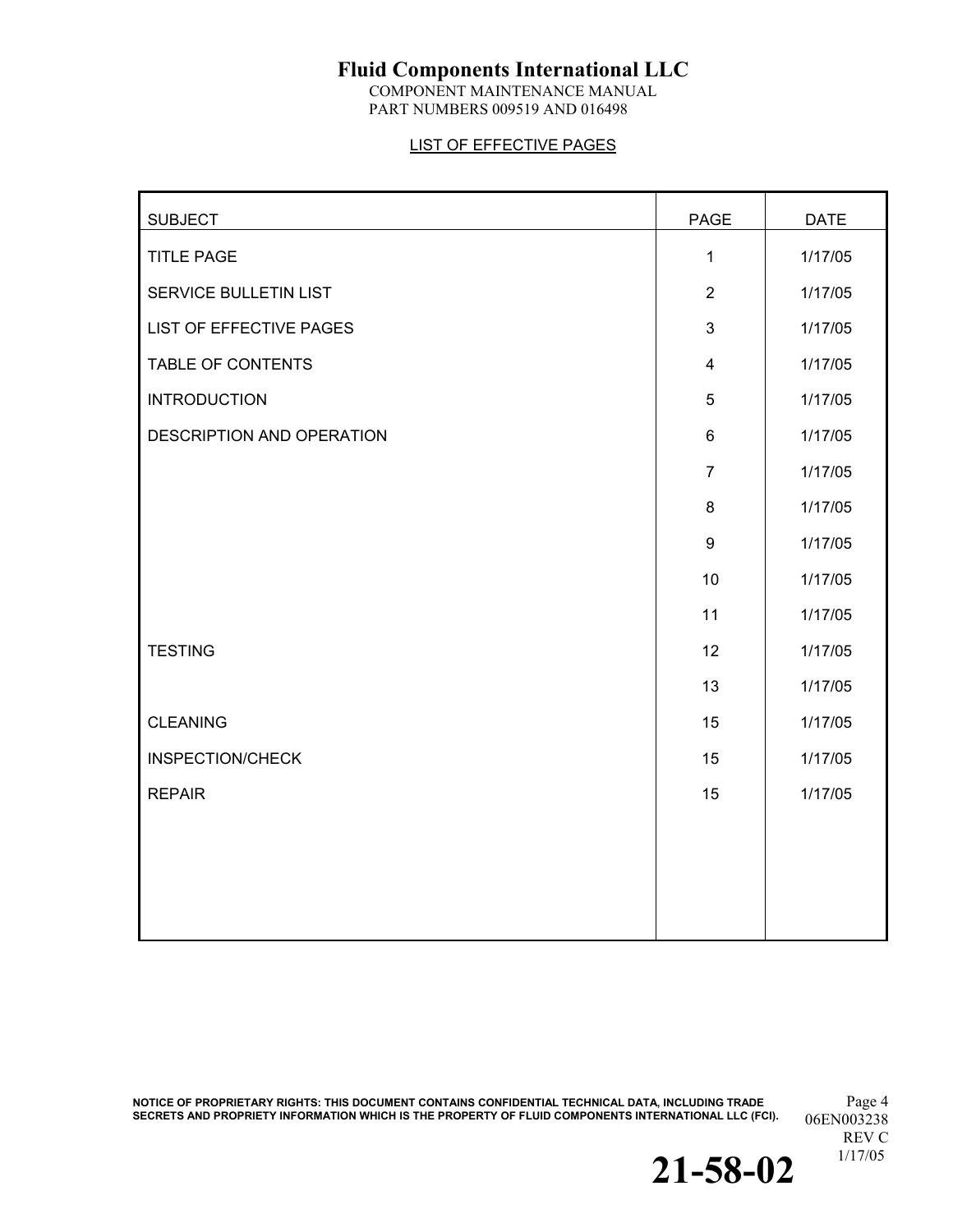COMPONENT MAINTENANCE MANUAL PART NUMBERS 009519 AND 016498

### TABLE OF CONTENTS

#### **PARAGRAPH TITLE** PARAGRAPH TITLE

NOTICE OF PROPRIETARY RIGHTS: THIS DOCUMENT CONTAINS CONFIDENTIAL TECHNICAL DATA, INCLUDING TRADE <sup>Page 5</sup><br>SECRETS AND PROPRIETY INFORMATION WHICH IS THE PROPERTY OF FLUID COMPONENTS INTERNATIONAL LLC (FCI).

06EN003238 REV C<br>1/17/05

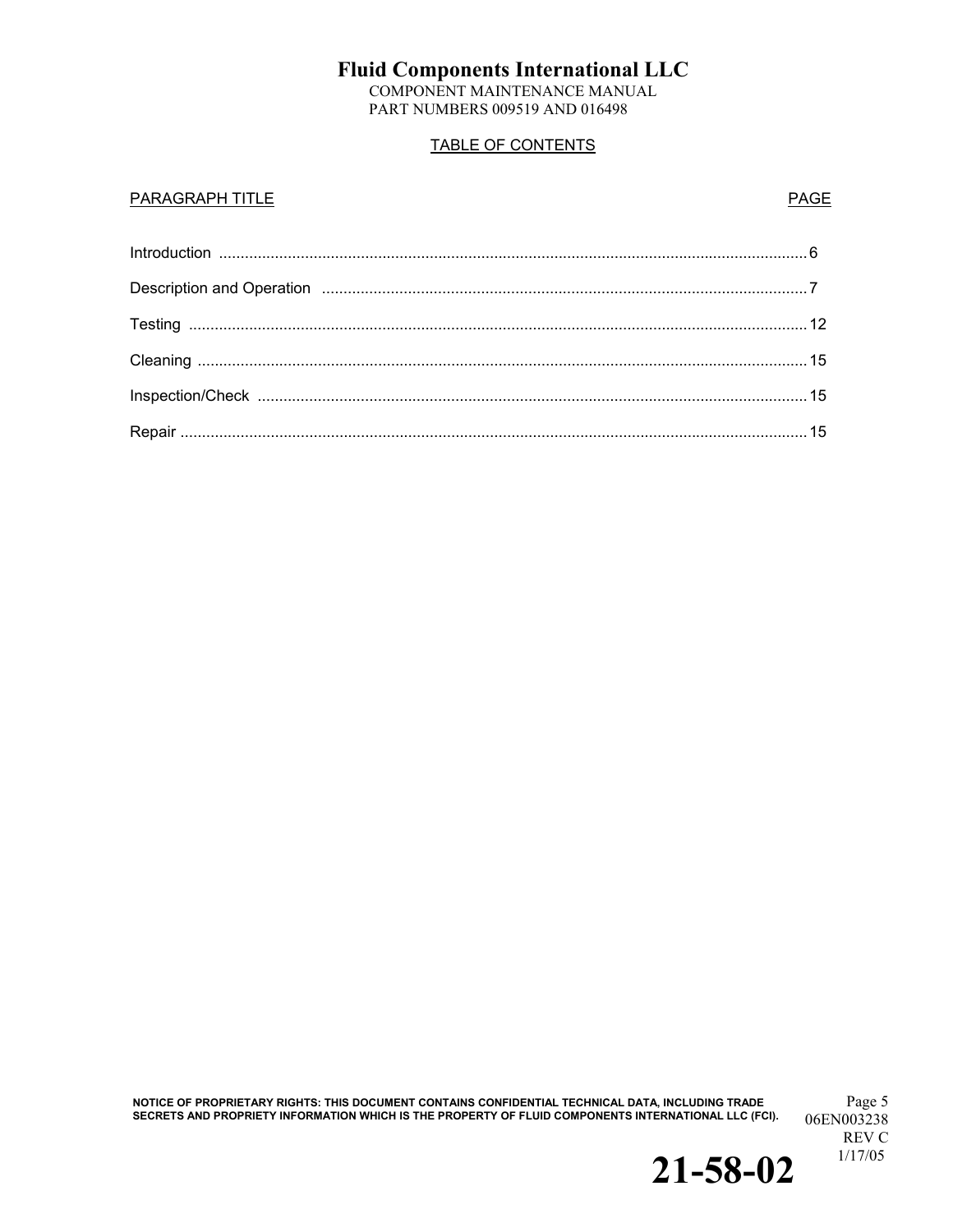COMPONENT MAINTENANCE MANUAL PART NUMBERS 009519 AND 016498

### **INTRODUCTION**

#### 1. General

- A. This manual provides maintenance instructions for the Model 009519-04 through 009519-09, 016498-01 and 016498-03 Air Flow Switch.
- B. The information in this abbreviated manual covers the description, operation, testing, cleaning, and inspection of this equipment.
- C. The Air Flow Switch is manufactured by Fluid Components Intl, San Marcos, California (CAGE CODE 64818), for Bombardier Inc. Canadair Group.

#### 2. Ordering of Parts

Ordering of parts is to be directed as follows:

Fluid Components International LLC 1755 La Costa Meadows Drive San Marcos, California 92078-5115 Attention: Customer Sales Phone: (800) 854-1993 or FAX: (760) 736-6250

3. Manual Requests

Requests for copies of publications should be directed to the address shown in Paragraph 2.

4. Manual Revisions

This manual will be revised as necessary to reflect current information.

**NOTICE OF PROPRIETARY RIGHTS: THIS DOCUMENT CONTAINS CONFIDENTIAL TECHNICAL DATA, INCLUDING TRADE** Page 6 SECRETS AND PROPRIETY INFORMATION WHICH IS THE PROPERTY OF FLUID COMPONENTS INTERNATIONAL LLC (FCI). 06EN003238

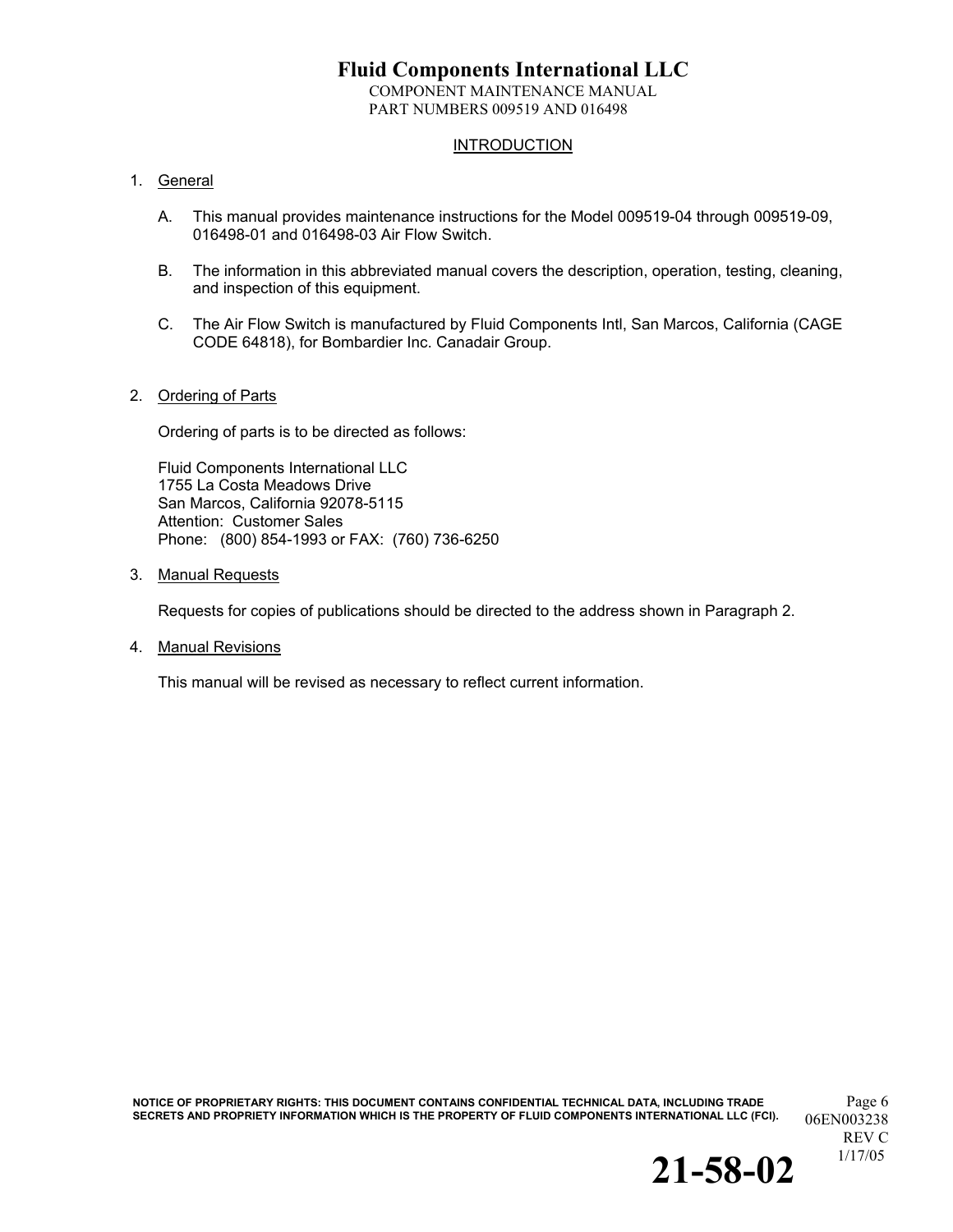### **Fluid Components International LLC**  COMPONENT MAINTENANCE MANUAL PART NUMBERS 009519 AND 016498

#### DESCRIPTION AND OPERATION

#### 1. Description

The Model 009519, 016498-01 and 016498-03 Air Flow Switch monitors the mass air flow in aircraft Environmental Cooling Systems. Figure 1 shows the Air Flow Switch. The Air Flow Switch can be set to switch over a wide flow range. The instrument consists of a probe that is in physical contact with the air flow and electronic switch circuitry that detects flow rate changes. The instrument has no moving parts, is lightweight, compact, qualified to RTCA/DO-160B, reliable and maintenance free. Some of the typical applications for this Air Flow Switch are to monitor secondary air supply lines that lead to the avionics manifold, cargo areas, main cabin and lavatories. The physical and operational characteristics of the Air Flow Switch are listed in Figure 2. Figure 3 shows the outline dimensions of the Air Flow Switch for proper mounting.



Air Flow Switch Figure 1

**NOTICE OF PROPRIETARY RIGHTS: THIS DOCUMENT CONTAINS CONFIDENTIAL TECHNICAL DATA, INCLUDING TRADE** Page 7 SECRETS AND PROPRIETY INFORMATION WHICH IS THE PROPERTY OF FLUID COMPONENTS INTERNATIONAL LLC (FCI). 06EN003238

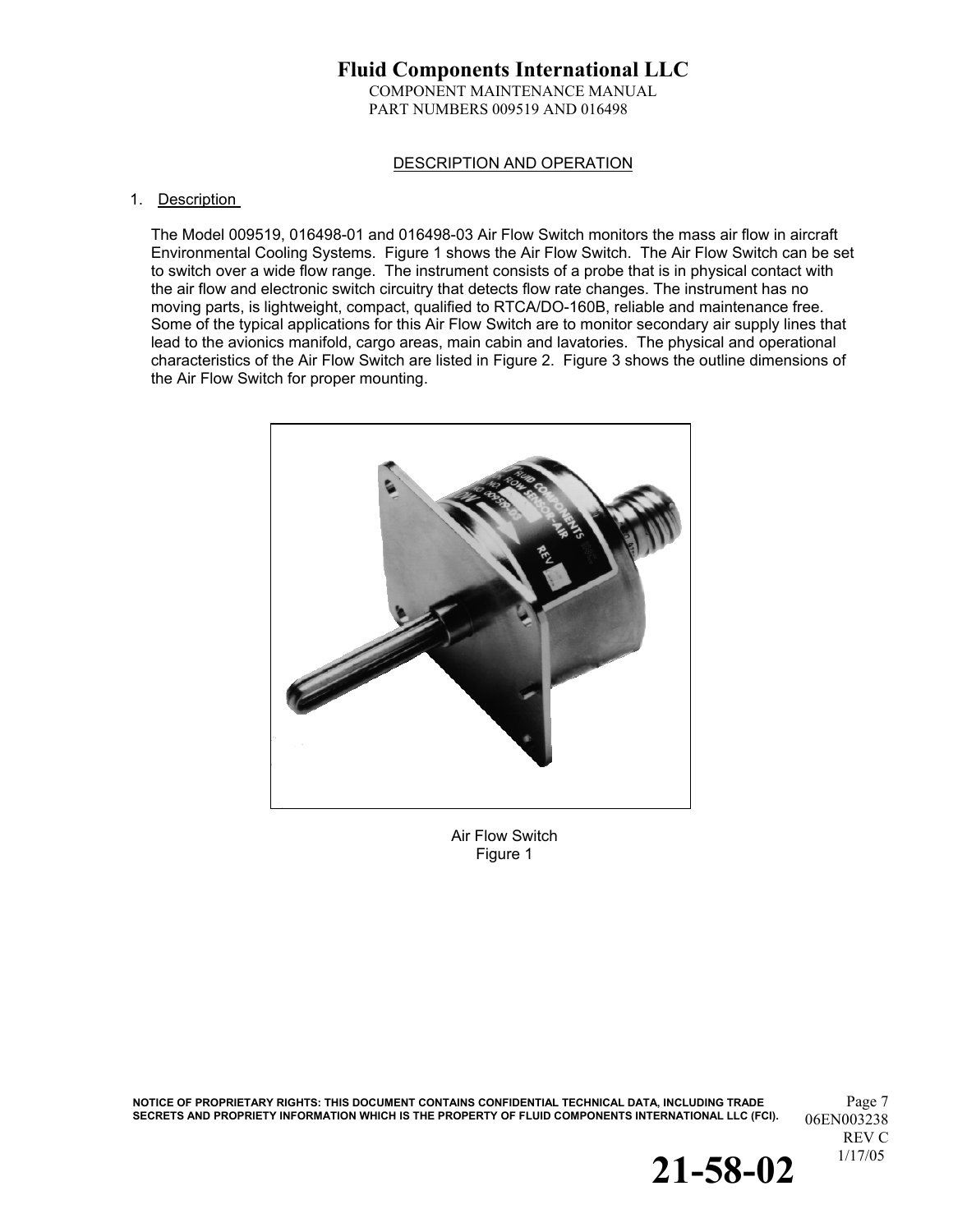COMPONENT MAINTENANCE MANUAL PART NUMBERS 009519 AND 016498

| Item                                                    | Characteristic                                                                                                                                                                                           |
|---------------------------------------------------------|----------------------------------------------------------------------------------------------------------------------------------------------------------------------------------------------------------|
| Process Connection                                      | Flange mount with a .094 inch (0.24 cm) diameter index pin                                                                                                                                               |
| Insertion Length                                        | Model -04: 1.46 in. Model -05, -08: 1.25 in.<br>Models -06, -07, -09 1.80 in. Model 016498-01 and Model<br>016498-03: 1.46 in.                                                                           |
| Material                                                | All wetted surfaces 316 stainless steel with nickel braze per<br>AMS4777. Electronics enclosure is aluminum, coated with<br>electroless nickel plate per MIL-C-26074B, AMS 2404 (.0002-<br>.0005 thick). |
| Flow Range                                              |                                                                                                                                                                                                          |
| Repeatability                                           | 0.01 to 200 SFPS (0.003 to 61 SMPS) in Air                                                                                                                                                               |
|                                                         | $±1\%$ full signal range at constant conditions                                                                                                                                                          |
| <b>Time Response</b>                                    | 7 seconds to respond to a low flow condition                                                                                                                                                             |
| Switch Point<br>Adjustment                              | Factory set and calibrated over the flow range shown above                                                                                                                                               |
| Power Input                                             |                                                                                                                                                                                                          |
| <b>Signal Output</b>                                    | $28 + 1.5$ , -6 Vdc                                                                                                                                                                                      |
| (For P/N 009519-01<br>through -06, -08, -09,<br>016497) | High (flow) source 2 mA at 17 Vdc minimum. Low (no-flow)<br>sinks 2 mA at 1 Vdc maximum                                                                                                                  |
| <b>Signal Output</b><br>(For P/N 009519-07)             | High (flow) - open, leakage <10mA at 28 Vdc. Low (no-flow)<br>sink <150mA at 0.5 Vdc maximum                                                                                                             |
| <b>Power Consumption</b>                                | 85 mA maximum for P/N 009519-04 through -06, -08, -09,<br>016498-01 and 016498-03. 100 mA maximum for P/N 009519-07.                                                                                     |
| <b>Electrical Connection</b>                            | Receptacle TVP02RF09-35PN (Bendix Tri-start)                                                                                                                                                             |
| Operating<br>Temperature                                | -65° to 180°F<br>$(-54^{\circ}$ to 82 $^{\circ}$ C)                                                                                                                                                      |
| Weight                                                  | 5.6 Ounces (159 Grams) maximum                                                                                                                                                                           |
| Qualification                                           | RTCA-DO-160B                                                                                                                                                                                             |

Leading Particulars Figure 2

**NOTICE OF PROPRIETARY RIGHTS: THIS DOCUMENT CONTAINS CONFIDENTIAL TECHNICAL DATA, INCLUDING TRADE** Page 8 SECRETS AND PROPRIETY INFORMATION WHICH IS THE PROPERTY OF FLUID COMPONENTS INTERNATIONAL LLC (FCI).  $06{\rm EN}003238$ 

REV C<br>1/17/05

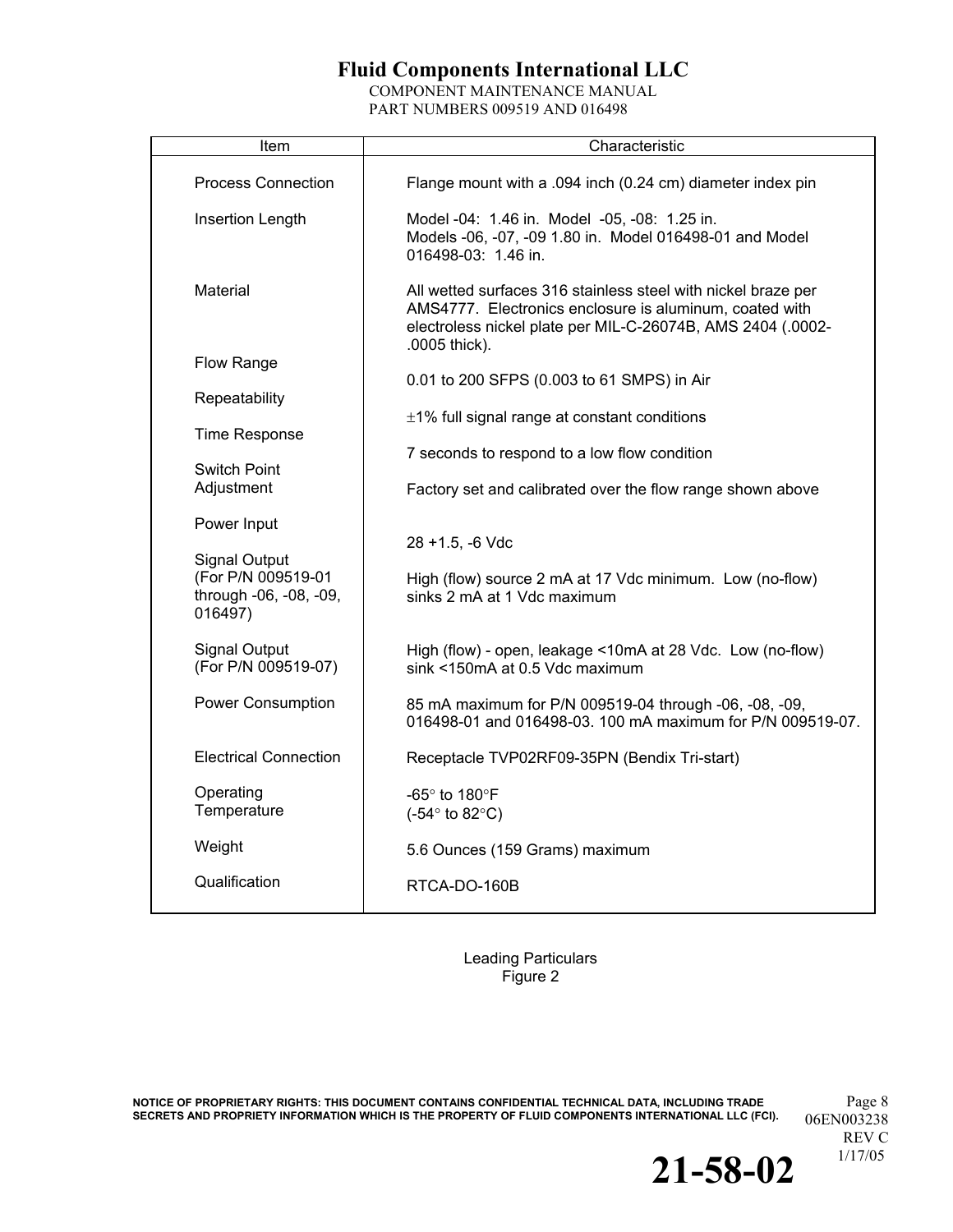### **Fluid Components International LLC**  COMPONENT MAINTENANCE MANUAL PART NUMBERS 009519 AND 016498

#### 2. Operation

The probe consists of two thermowells (hollow tubes) of the same size, shape and mass that are welded together. One thermowell contains 2 platinum Resistance Temperature Detectors (RTDs). The other thermowell contains a heater element and an empty space for mass equalization (see Figure 4). The RTD located next to the heater element is known as the active RTD. The other RTD is known as the reference RTD. Since the active RTD is next to the heater, the temperature at the walls of the thermowell are always above the temperature of the process media. The temperature at the reference RTD is the temperature of the process media. When the process media is flowing past the active RTD a quantity of heat is carried off into the flow stream. The amount of heat taken from the active RTD is a function of the air flow rate. A Temperature Differential (∆T) exists between the RTD thermowells and a proportional Resistance Differential (∆R) exists between the active and the reference RTDs that the circuitry measures. The relationship of ∆T to the flow rate is calculated by the circuitry. The circuitry converts the ∆R to an off or on signal that is sent to the aircraft's alarm system.

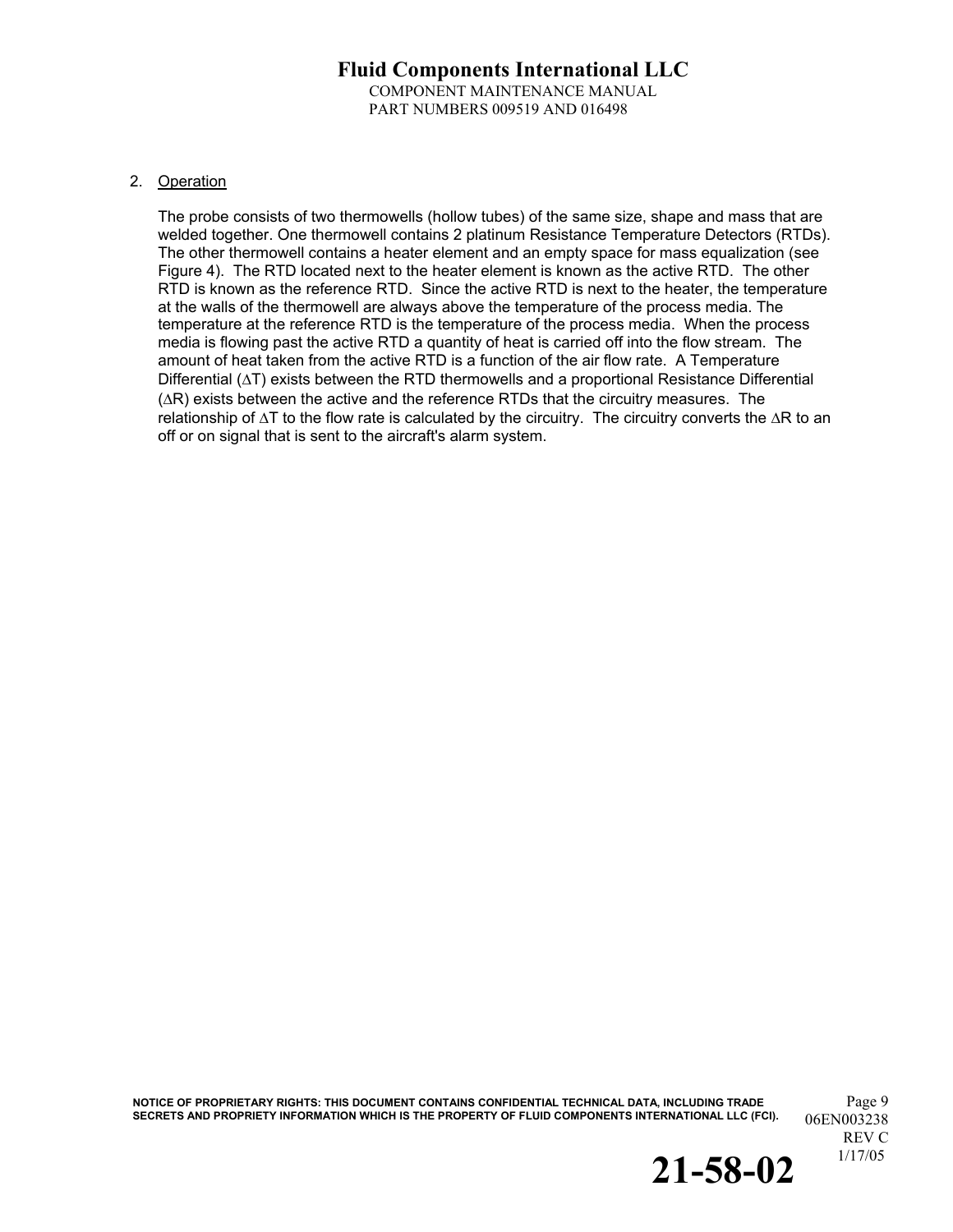COMPONENT MAINTENANCE MANUAL PART NUMBERS 009519 AND 016498







| CONFIGURATION TABLE |                                                |                                    |                                   |                                    |
|---------------------|------------------------------------------------|------------------------------------|-----------------------------------|------------------------------------|
| FCI PART NO.        | <b>DESCRIPTION</b>                             | SENSOR SET PT.                     | <b>INSERTION</b><br><b>LENGTH</b> | CANADAIR DESIGN<br>TRIP FLOW       |
| 009519-01           | DELETED                                        | DELETED                            | DELETED                           |                                    |
| $009519 - 02$       | DELETED                                        | DELETED                            | DELETED                           |                                    |
| $009519 - 03$       | DELETED                                        | DELETED                            | DELETED                           |                                    |
| $009519 - 04$       | COCKPIT DISPLAY SUPPLY                         | 1.12 LB/MIN<br>[30.5 KG/HR]        | $1.46$ IN.<br>[37.1mm]            | .825 LB/MIN<br>[22.5 KG/HR]        |
| 009519-05           | ARINC SUPPLY                                   | 1.89 LB/MIN<br>[51.4 KG/HR]        | $1.25$ IN.<br>[31.7mm]            | .88 LB/MIN<br>[24.0 KG/HR]         |
| 009519-06           | DISPLAY EXHAUST                                | 5.38 LB/MIN<br>$[146$ KG/HR]       | $1.80$ IN.<br>[45.7mm]            | 4.15 LB/MIN<br>$[113$ KG/HR]       |
| 009519-07           | COCKPIT EFIS SYSTEM /<br><b>MASTER CAUTION</b> | 3.5 LB/MIN<br>$[45.3$ KG/HR]       | $1.80$ IN.<br>[45.7mm]            | 3.5 LB/MIN<br>[45.3 KG/HR]         |
| 009519-08           | ARINC SUPPLY                                   | .66 LB/MIN                         | $1.25$ IN.<br>[31.7mm]            | $.66$ LB/MIN                       |
| 009519-09           | DISPLAY FXHAUST                                | 3.90 LB/MIN                        | 1.80 IN.<br>[45.7mm]              | 3.90 LB/MIN                        |
| 016498-01           | AIR FLOW SENSOR<br>SWITCH ASSEMBLY             | 3.5 SFPS                           | 1.46 IN.<br>[37.1mm]              | 3.5 SFPS                           |
| 016498-03           | AIR FLOW SENSOR<br>SWITCH ASSEMBLY             | .83 LBS/MIN +5/-0%<br>(DECREASING) | $1.46$ IN.<br>[37.1mm]            | .83 LBS/MIN +5/-0%<br>(DECREASING) |
|                     |                                                |                                    |                                   |                                    |





009519-07 ONLY

009519-04 THRU -06, -08 AND -09,<br>016498-01 AND 016498-03

Outline Dimensions Figure 3

**NOTICE OF PROPRIETARY RIGHTS: THIS DOCUMENT CONTAINS CONFIDENTIAL TECHNICAL DATA, INCLUDING TRADE** Page 10 SECRETS AND PROPRIETY INFORMATION WHICH IS THE PROPERTY OF FLUID COMPONENTS INTERNATIONAL LLC (FCI). 06EN003238

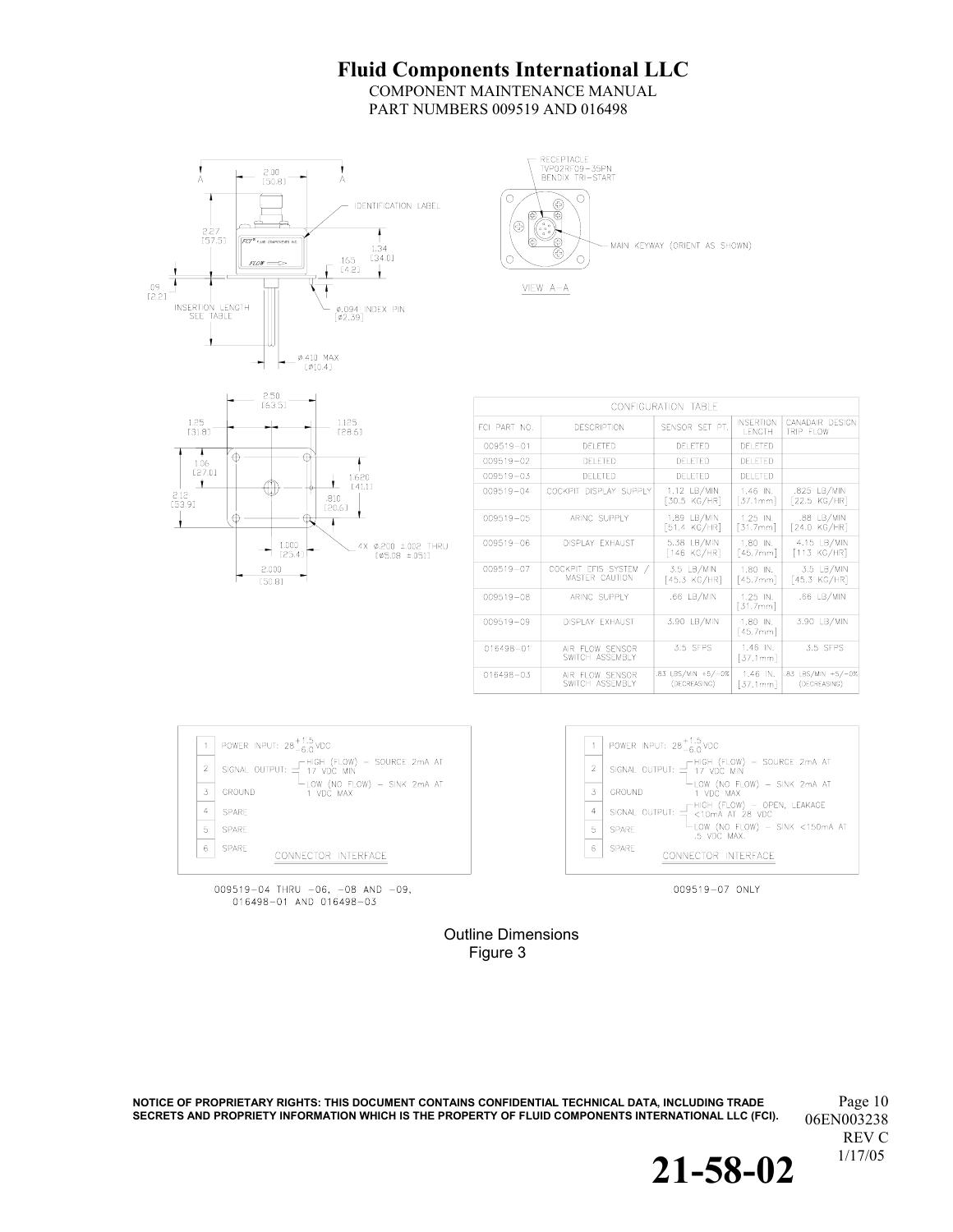COMPONENT MAINTENANCE MANUAL PART NUMBERS 009519 AND 016498



Figure 4

<code>NOTICE</code> OF PROPRIETARY RIGHTS: THIS DOCUMENT CONTAINS CONFIDENTIAL TECHNICAL DATA, INCLUDING TRADE  $\rm Page~11$ SECRETS AND PROPRIETY INFORMATION WHICH IS THE PROPERTY OF FLUID COMPONENTS INTERNATIONAL LLC (FCI).  $06{\rm EN}003238$ 

REV C<br>1/17/05

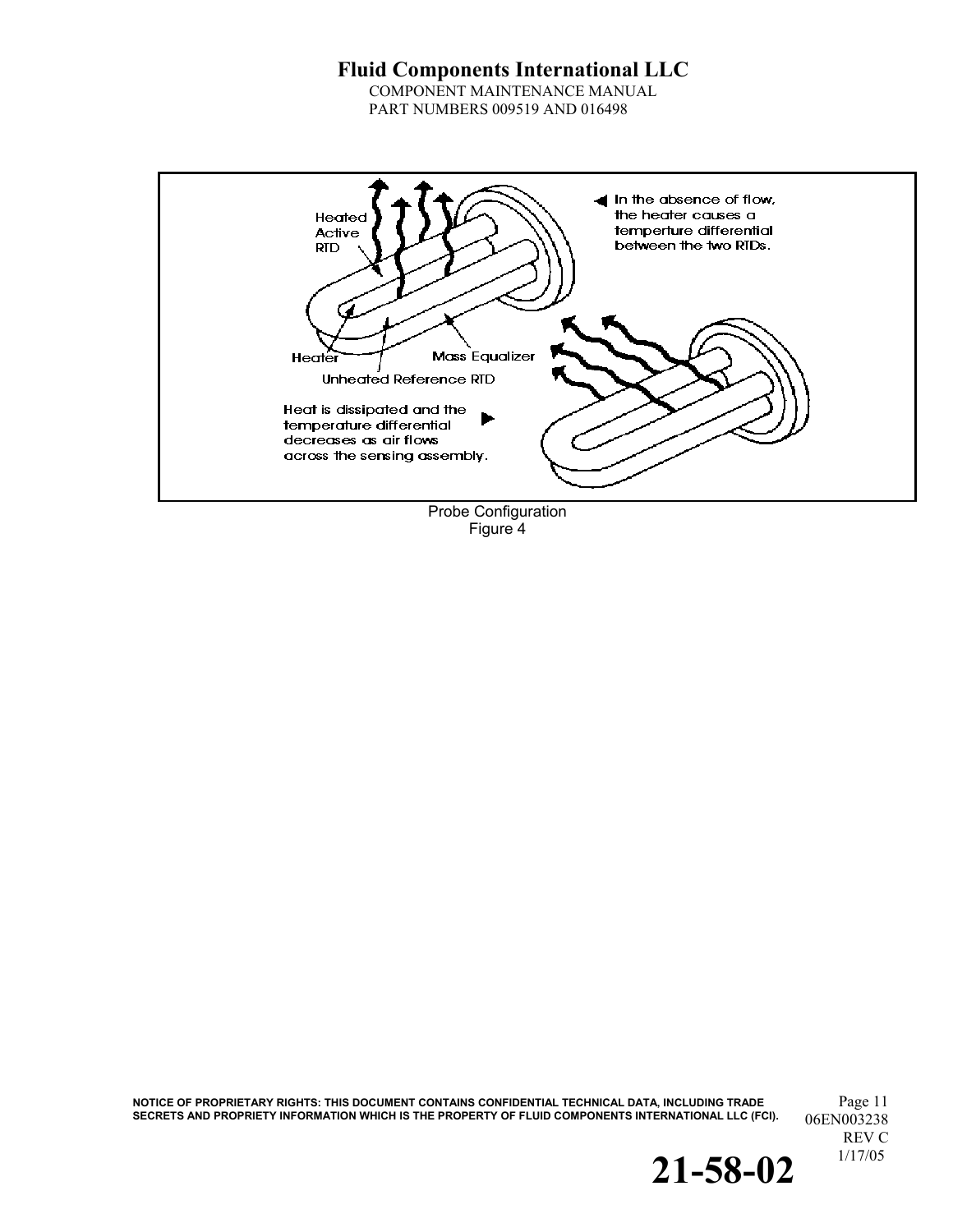COMPONENT MAINTENANCE MANUAL PART NUMBERS 009519 AND 016498

### **TESTING**

### 1. General

The Air Flow Switch (referred to hereafter as switch) is easy to troubleshoot due to the simplicity of design, switch failures can be as simple to correct as removing debris that has collected on the probe. If the switch is newly installed, check that the Flow Arrow on the Identification Label points in the same direction as the air flow in the system.

2. Test Equipment

JD38999/26WA35SN connector with wires for connecting to test equipment

Precision Digital Multi-Meter (DMM)

DC Power Supply capable of supplying 28 VDC at 160 mA

Stop Watch

Approximately a 4-ounce (120 mL) container of water (optional)

#### 3. Test Procedure

A. Preliminary Verifications

Before removing the instrument for bench testing, verify the following:

- (1) The impedance of the switch output is at least 8.5 K ohms. An impedance less than this value can result in false output signals.
- (2) The output of the switch is not tied together with the output of another switch. Outputs between two or more switches can not be tied together with the output of another flow switch; they must be monitored independently. Tying the output of two switches together can render the switch inoperable.
- B. Preparation for Bench Testing For All Model Dash Numbers
	- (1) Disconnect the electrical connection receptacle and remove the switch from the process piping.
	- (2) Set up the switch on a bench top for testing.
	- (3) Mate the switch electrical connector with a wired D38999/26WA35SN connector to access power and switch point pins.
	- (4) Connect a 28 Vdc power supply (+) lead to pin 1 (power input) and the (-) lead to pin 3 (ground).

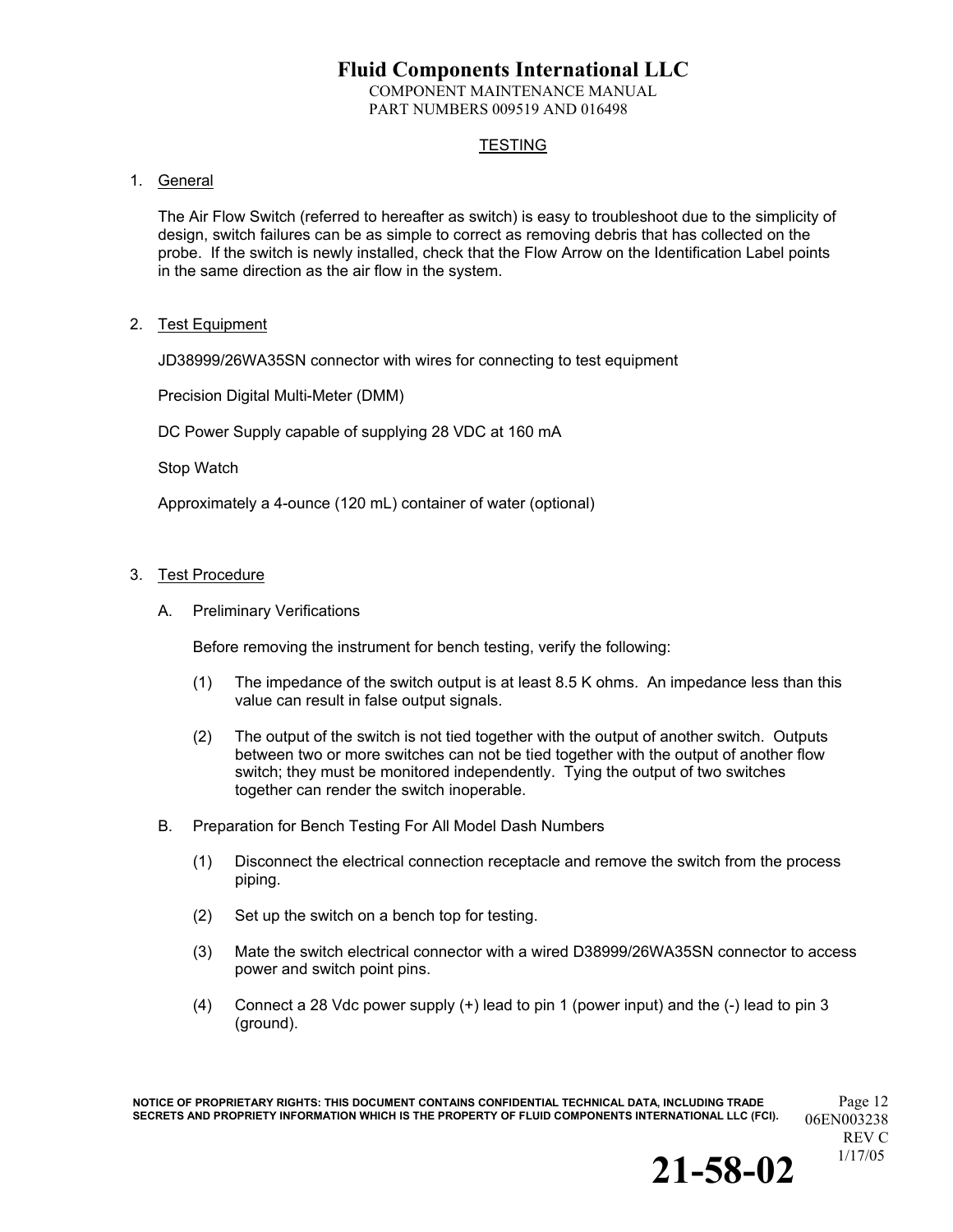COMPONENT MAINTENANCE MANUAL PART NUMBERS 009519 AND 016498

- (5) Connect a DMM (+) lead to pin 2 (signal input/output) and the (-) lead to pin 3 (ground). This monitors the output signal, either 17 Vdc - High; or 1 Vdc - Low.
- C. Bench Test switch Set Point Operation for 009519 -04, -05, -06, -08 and -09, 016498-01 and 016498- 03 switches. (Option 1)

Power cycling is one of two ways to test the switch.

Removing the power on the switch will cause the active (heated) RTD to cool. After the active RTD has cooled to the same temperature as the reference RTD and the power is reapplied, the bridge voltage input is at its lowest point. A high flow condition is simulated and the output signal should be High; 17 Vdc. As the active RTD heats up, the bridge voltage input rises simulating a low flow condition and the output signal should change to 1 Vdc. Follow the procedure below.

(1) Monitor the output voltage signal across pins 1 and 3 as described above.

**WARNING:** ONLY QUALIFIED PERSONNEL SHOULD ATTEMPT TO TEST THIS SWITCH. THE OPERATOR ASSUMES ALL RESPONSIBILITIES FOR SAFE PRACTICES WHILE TROUBLESHOOTING.

- (2) Apply power.
- (3) Let the Switch self-heat for approximately 1 minute. The output should read  $0.5 \pm 0.5$  Vdc.
- (4) Remove the power and let the Switch cool for 3 minutes.
- (5) Re-apply the power. The output signal should read  $18 \pm 1.0$  Vdc.
- (6) Continue to monitor the output signal and verify that it drops to approximately 1 Vdc. The output should change states from 17 to 1 Vdc within 120 seconds.
- D. Bench Test Switch Set Point Operation for 009519 -04, -05, –06, -08 and -09, 016498-01 and 016498-03 switches. (Option 2)

Liquid exposure is the second way to test the Switch.

Immersing the Switch probe in water rapidly cools the active RTD and simulates a high air flow condition. The user can observe the output signal change between 1 Vdc - in still air (no flow) to 17 Vdc - in liquid (high air Flow). Follow the procedure below.

#### **WARNING:** ONLY QUALIFIED PERSONNEL SHOULD ATTEMPT TO TEST THIS SWITCH. THE OPERATOR ASSUMES ALL RESPONSIBILITIES FOR SAFE PRACTICES WHILE TROUBLESHOOTING.

- (1) Apply power as described above. Let the switch sit on the bench top in still air.
- (2) Wait approximately 3 minutes for the switch to stabilize.

**NOTICE OF PROPRIETARY RIGHTS: THIS DOCUMENT CONTAINS CONFIDENTIAL TECHNICAL DATA, INCLUDING TRADE** Page 13 SECRETS AND PROPRIETY INFORMATION WHICH IS THE PROPERTY OF FLUID COMPONENTS INTERNATIONAL LLC (FCI).  $06EN003238$ 

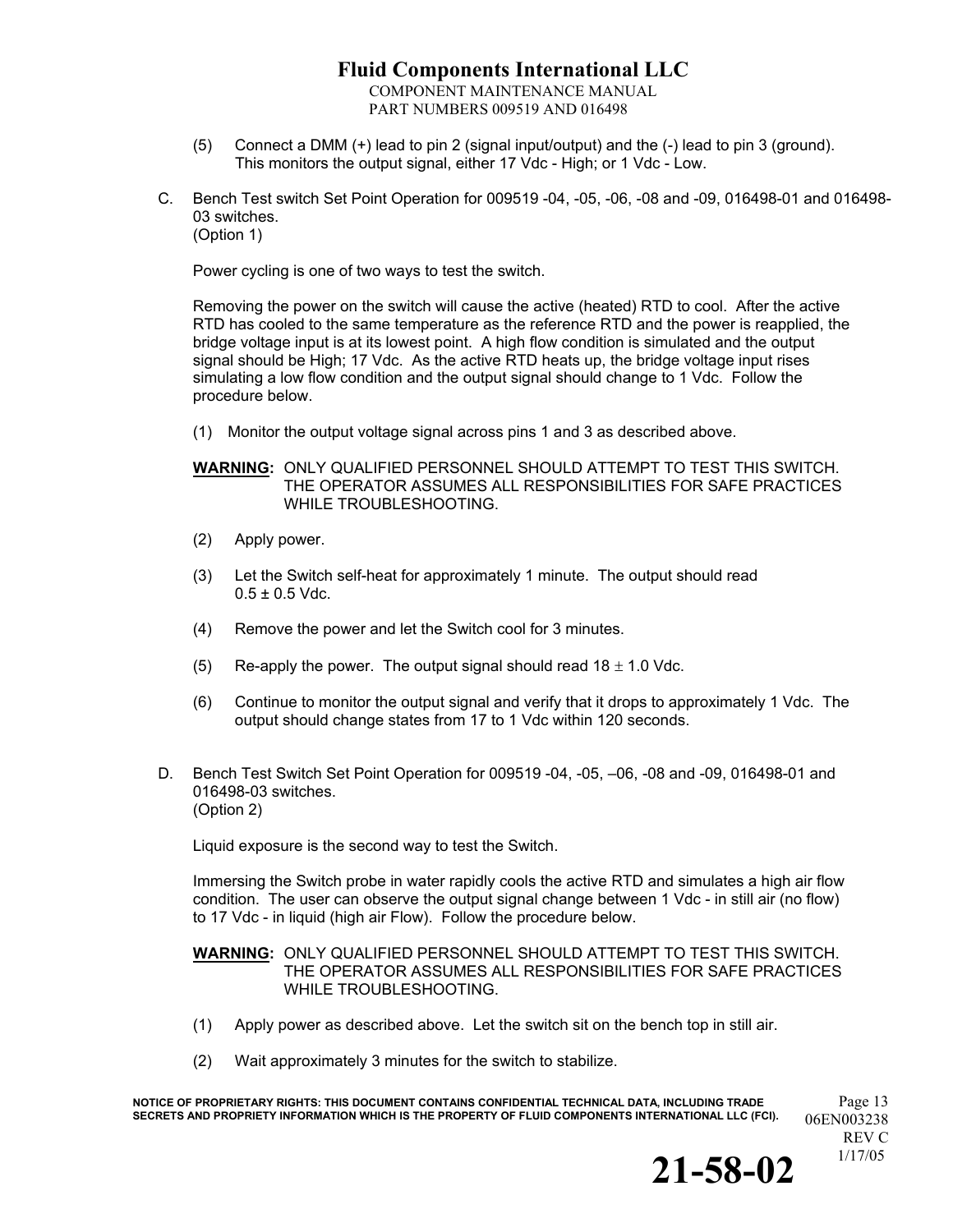COMPONENT MAINTENANCE MANUAL PART NUMBERS 009519 AND 016498

- (3) Monitor the output verify that the output is  $0.5 \pm 0.5$  Vdc in still air (this is a "no flow" or very low flow condition).
- (4) Immerse the probe (oval-shaped thermowells 1 inch in length) in water and let stabilize for approximately 2 minutes. Do not immerse past the flange.
- (5) Monitor the output verify that the output is  $18 \pm 1$  Vdc in liquid (this is a simulated high flow condition).
- E. Bench Test switch set point operation for 009519 –07.

Test this switch with one of the above procedures. Then repeat the steps using pin 4 as the input/output signal instead of pin 2.

F. Conclusion

If the above conditions have been verified and problems are still being experienced please contact the FCI customer Service Department as shown in Paragraph 2 of the introduction.

If one or more of the above tests have failed, contact the FCI Customer Service Department and arrange to have the Switch sent back for repair or replacement.

**NOTICE OF PROPRIETARY RIGHTS: THIS DOCUMENT CONTAINS CONFIDENTIAL TECHNICAL DATA, INCLUDING TRADE** Page 14 SECRETS AND PROPRIETY INFORMATION WHICH IS THE PROPERTY OF FLUID COMPONENTS INTERNATIONAL LLC (FCI). 06EN003238